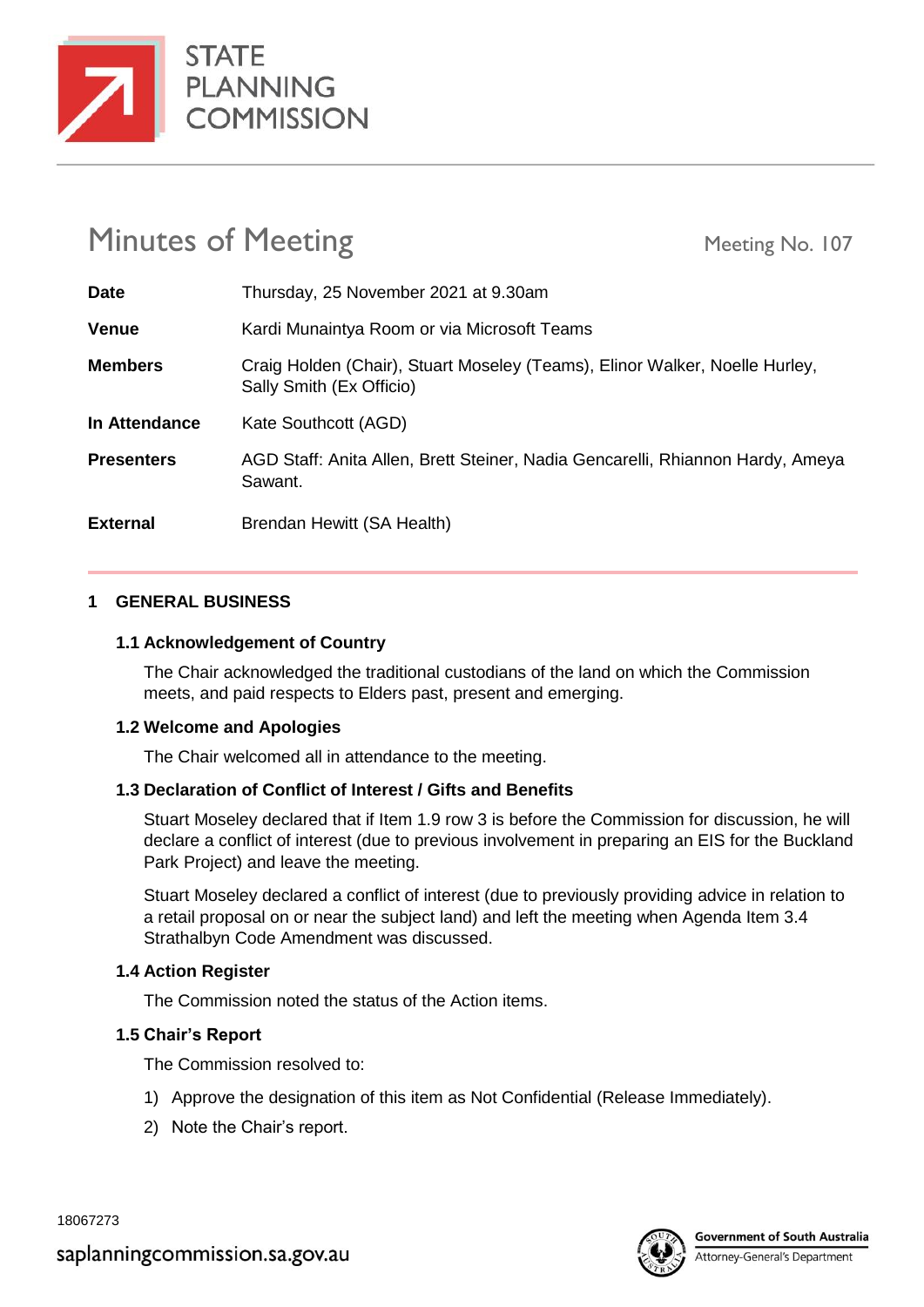#### **1.6 Members Updates**

The Commission noted the Members updates.

# **1.7 SPC Confidential Minutes for Adoption – 11 November 2021**

The Commission formally adopted the SPC confidential minutes of the 11 November 2021 meeting.

# **1.8 SCAP Minutes and Confidential Minutes – 10 November 2021**

The Commission noted the SCAP Minutes and Confidential Minutes of 10 November 2021.

#### **1.9 Code Amendments Initiation Advice**

The Commission noted the Code Amendments Initiation Advice.

#### **1.10 SPC Forward Planner**

The Commission noted the SPC Forward Planner.

# **2 CORRESPONDENCE**

**2.1 Future Living Code Amendment (Campbelltown City Council)**

The Commission noted the correspondence.

# **2.2 Regional Planning for Greater Adelaide (City of Adelaide)**

The Commission noted the correspondence.

# **3 MATTERS FOR ADVICE TO MINISTER**

# **3.1 Miscellaneous Technical Enhancement Code Amendment**

Anita Allen, Brett Steiner and Damien Gencarelli addressed the Commission.

- 1) Approve the designation of the item as Not Confidential (Release Delayed), with the meeting papers for the item to be released following final decision by the Commission on initiation of the Code Amendment.
- 2) Agree to Initiate the Miscellaneous Technical Enhancement Code Amendment to the Planning and Design Code (the Code) under section 73(2)(a) of the Planning, Development and Infrastructure Act 2016 (the Act).
- 3) Approve the scope and investigations of the proposed Miscellaneous Technical Enhancement Code Amendment outlined in the Proposal to Initiate (Attachment 1).
- 4) Approve the summary of issues raised from preliminary engagement and include in the Proposal to Initiate documentation (Attachment 2).
- 5) Authorise the Chair of the Commission to make any minor amendments as required and sign the draft letter in Attachment 3 addressed to the key industry and local government stakeholders as listed in Attachment 4.

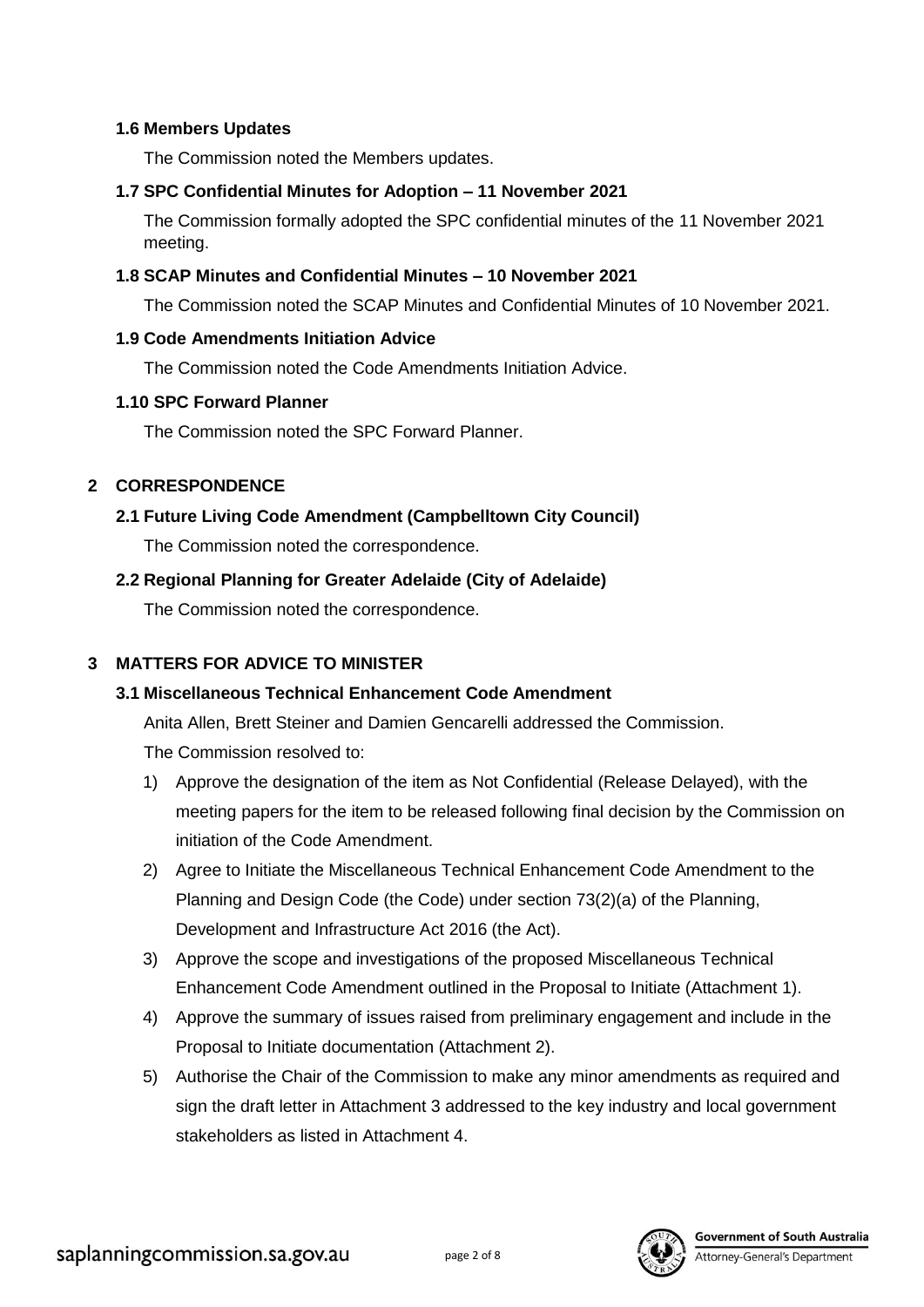6) Authorise the Chair of the Commission to make any minor amendments as required and sign letter to the Minister for Planning and Local Government (the Minister) in Attachment 5 to advise of the initiation.

# **3.2 Riverbank Precinct Code Amendment**

Anita Allen, Brendan Hewitt, Brett Steiner and Rhiannon Hardy addressed the Commission. The Commission resolved to:

- 1) Approve the designation of this item as Not Confidential (Released Delayed). To be released following the final decision by the Minister for Planning and Local Government (the Minister) on the Code Amendment – anticipated mid-December 2021.
- 2) Authorise the Chair of the Commission to work with the Department to finalise any amendments to the advice and attachments as required and share out of session for endorsement at a Commission meeting to be held no later than 9 December 2021.

# **3.3 Bedford Park Code Amendment**

Brett Steiner and Nadia Gencarelli addressed the Commission.

- The Commission resolved to:
- 1) Approve the designation of the item as Not Confidential (Release Delayed), with the meeting papers for the item to be released following final decision by the Minister for Planning and Local Government (the Minister) on initiation of the Code Amendment.
- 2) Advise the Minister that it:
	- 2.1 Recommends the approval of the Bedford Park Code Amendment under section 73(2)(vii) of the *Planning, Development and Infrastructure Act 2016* (the Act), subject to the following conditions applied under section 73(5)(b) of the Act:
		- (a) The scope of the proposed Code Amendment does not include the creation of new planning rules, and is limited to the spatial application of zones, subzones, overlays or technical and numerical variations provided for under the published Planning and Design Code, on the date the Amendment is released for consultation.
		- (b) The Code Amendment is prepared by a person with qualifications and experience that is equivalent to an Accredited Professional—Planning Level 1 under the Act.
		- (c) Prior to approval of the Code Amendment, the Designated Entity must demonstrate to the satisfaction of the Minister that all necessary agreements or deeds are fully executed as required to secure the funding and/or delivery of all infrastructure required to accommodate the development of the affected area, as proposed by the Code Amendment, to the satisfaction of all relevant infrastructure providers.

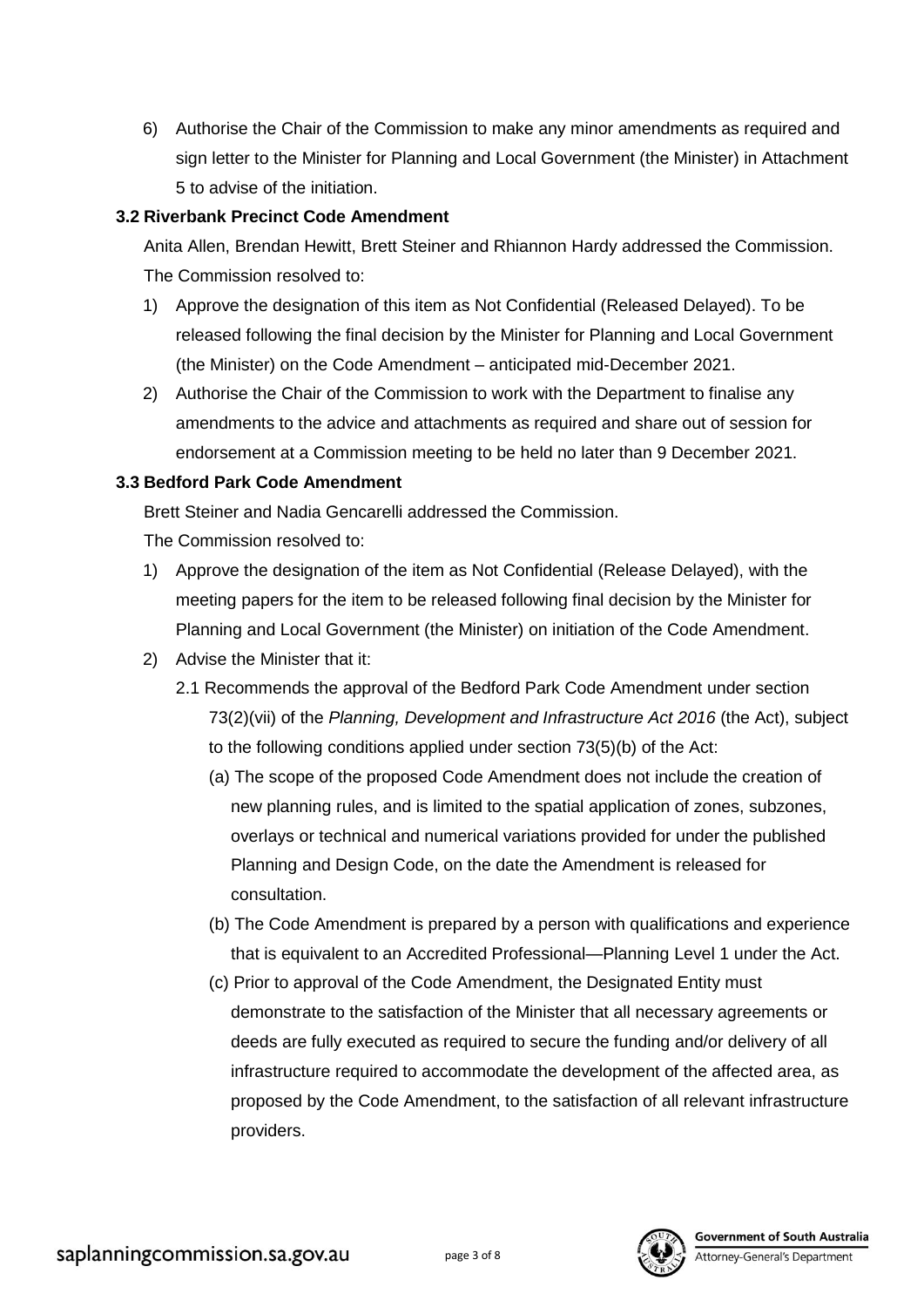- 2.2 Recommends that Troon Group Pty Ltd be the Designated Entity responsible for undertaking the Code Amendment process.
- 3) Specify that the Designated Entity consults with the following nominated individuals and entities, under section 73(6)(e) of the Act:
	- o Department for Infrastructure and Transport
	- o Department of the Premier and Cabinet, Aboriginal Affairs and Reconciliation
	- o Green Adelaide Landscape Board
	- o utility providers, including SA Power Networks, ElectraNet Pty Ltd, APA Group, SA Water, EPIC Energy, NBN, and other telecommunications providers
	- $\circ$  State Members of Parliament for the electorates in which the proposed Code Amendment applies.
- 4) Specify the following further investigations or information requirements under section 73(6)(f) of the Act in addition to those outlined in the Proposal to Initiate:
	- (a) Investigate the potential impacts of future development and management measures to ensure protection of the Warriparinga Wetlands and Sturt River
	- (b) Investigate the relevance of existing Overlays to the proposed Employment Zone.
- 5) Recommend that the Minister approve the initiation of the Code Amendment by signing the Proposal to Initiate (Attachment 1) and approval letters with conditions (Attachment 2).
- 6) Approve and authorise the Chair of the Commission to sign the advice to the Minister as provided in Attachment 3.
- 7) Authorise the Chair of the Commission to finalise any minor amendments to the advice and attachments as required.

# **3.4 Strathalbyn Code Amendment**

Stuart Moseley declared a conflict in relation to Item 3.4 and left the meeting when this Item was discussed.

Brett Steiner and Nadia Gencarelli addressed the Commission.

- 1) Approve the designation of the item as Not Confidential (Release Delayed), with the meeting papers for the item to be released following final decision by the Minister for Planning and Local Government (the Minister) on initiation of the Code Amendment.
- 2) Advise the Minister that it:
	- 2.1 Recommends the approval of the Lot 5 Hampden Way, Strathalbyn Code Amendment under section 73(2)(vii) of the Planning, Development and Infrastructure Act 2016 (the Act), subject to the following conditions applied under section 73(5)(b) of the Act:
		- (a) The scope of the proposed Code Amendment does not include the creation of new planning rules, and is limited to the spatial application of zones, subzones,

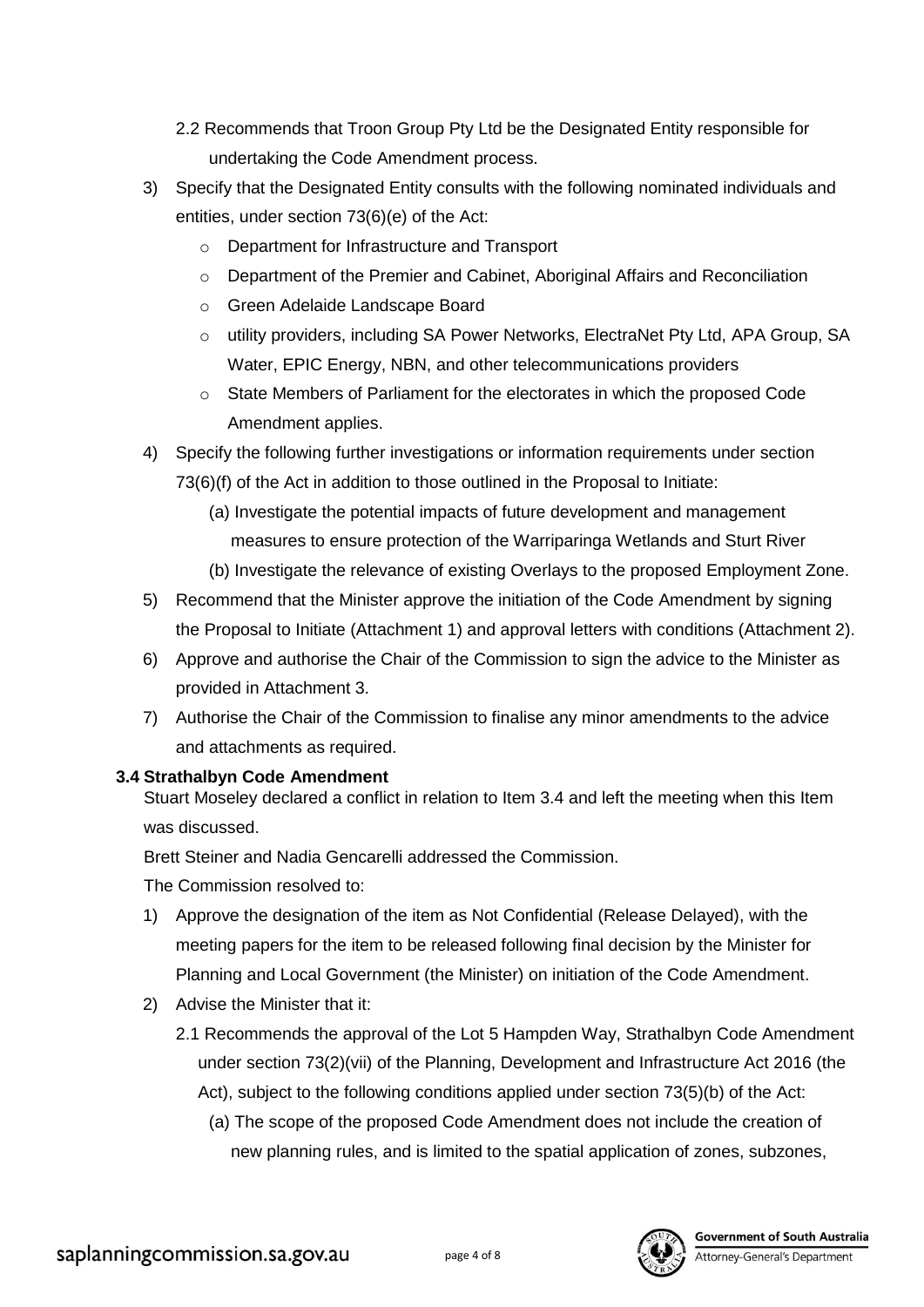overlays or technical and numerical variations provided for under the published Planning and Design Code (on the date the Amendment is released for consultation).

- (b) The Code Amendment is prepared by a person with qualifications and experience that is equivalent to an Accredited Professional—Planning Level 1 under the Act.
- (c) The Designated Entity must obtain the approval of the Commission to undertake public consultation following preliminary consultation with the Attorney-General's Department (the Department).
- 2.2 Recommends that Strath Property Investments Pty Ltd be the Designated Entity responsible for undertaking the Code Amendment process.
- 3) Specify that the Designated Entity consults with the following nominated individuals and entities, under section 73(6)(e) of the Act:
	- o Attorney-General's Department Planning and Land Use Services (AGD-PLUS)
	- o Strathalbyn and District Tourist Association
	- $\circ$  landowners located within the Concept Plan Boundary identified on the Planning and Design Code Concept Plan 113 Strathalbyn North
	- o utility providers, including SA Power Networks, ElectraNet Pty Ltd, APA Group, SA Water, EPIC Energy, NBN, and other telecommunications providers
	- o State Members of Parliament for the electorates in which the proposed Code Amendment applies.
- 4) Specify the following further investigations or information requirements under section 73(6)(f) of the Act in addition to those outlined in the Proposal to Initiate:
	- (a) Undertake high-level investigations to identify potential environmental impacts and mitigation measures, having consideration to native vegetation, flora, fauna and the adjacent Angas River and tributary.
	- (b) Conduct a search of the Aboriginal Heritage Registers to identify relevant Aboriginal heritage considerations, including any identified cultural sites and objects.
	- (c) Undertake a retail and economic assessment to the satisfaction of the AGD-PLUS.
	- (d) Based on the outcomes of the retail and economic assessment, determine an appropriate zoning framework having consideration to the Code suite of activity centre and employment zones to accommodate the intended land use outcomes (eg local centre and bulky goods).
- 5) Recommend that the Minister approve the initiation of the Code Amendment by signing the Proposal to Initiate (Attachment 1) and approval letters with conditions (Attachment 2).

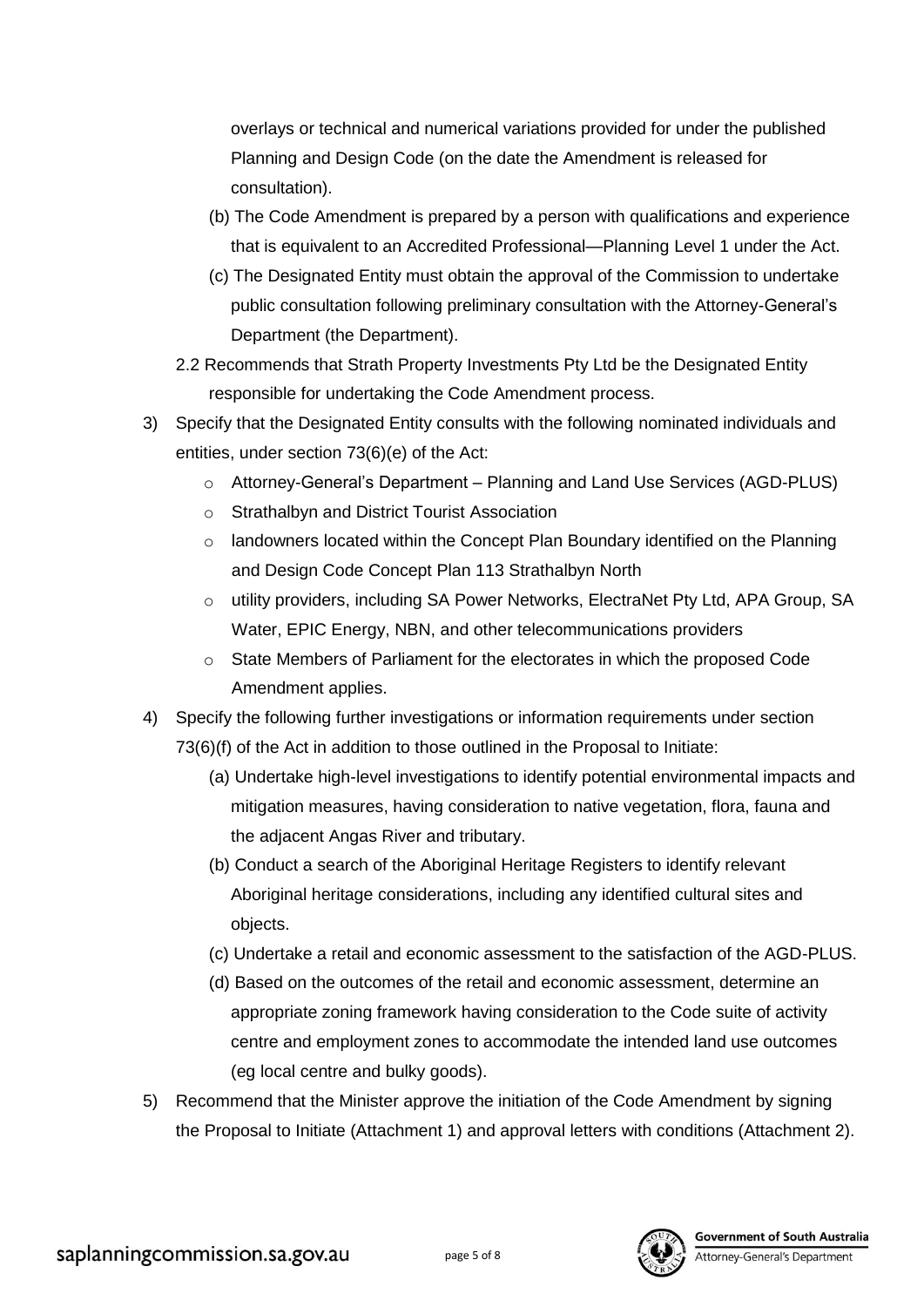- 6) Approve and authorise the Chair of the Commission to sign the advice to the Minister as provided in Attachment 3.
- 7) Authorise the Chair of the Commission to finalise any minor amendments to the advice and attachments as required.

# **4 MATTERS FOR DECISION**

# **4.1 Complaint regarding a Council Assessment Panel Member**

This Item was considered in confidence, and is included in the SPC Confidential Minutes of 25 November 2021.

# **4.2 Civil Penalties and Enforceable Undertakings**

- 1) Approve the designation of this item as Not Confidential (Release Immediately).
- 2) Pursuant to sections 225(17)(b) and 230(14)(b) of the Planning, Development and Infrastructure Act 2016 (the Act), authorise the following councils to utilise the enforcement tools available under sections 225 and 230 of that Act for the period 25 November 2021 to 30 September 2024 (as per Attachment 1):
	- o Alexandrina Council
	- o District Council of Robe
	- o District Council of Loxton Waikerie
	- o District Council of Yankalilla
	- o District Council of Grant
	- o Coorong District Council
	- o Kingston District Council
	- o Mount Barker District Council
	- o Adelaide Hills Council
	- o City of Adelaide
	- o City of Marion
	- o City of Charles Sturt
	- o City of Port Adelaide Enfield
	- o City of Unley
	- o City of Onkaparinga
	- o City of West Torrens
	- o City of Mount Gambier
	- o City of Playford.
- 3) Further to Resolution 2 and pursuant to sections 225(18)(a) and 230(15)(a) of the Act, grant the authorisation to the councils subject to the following conditions:

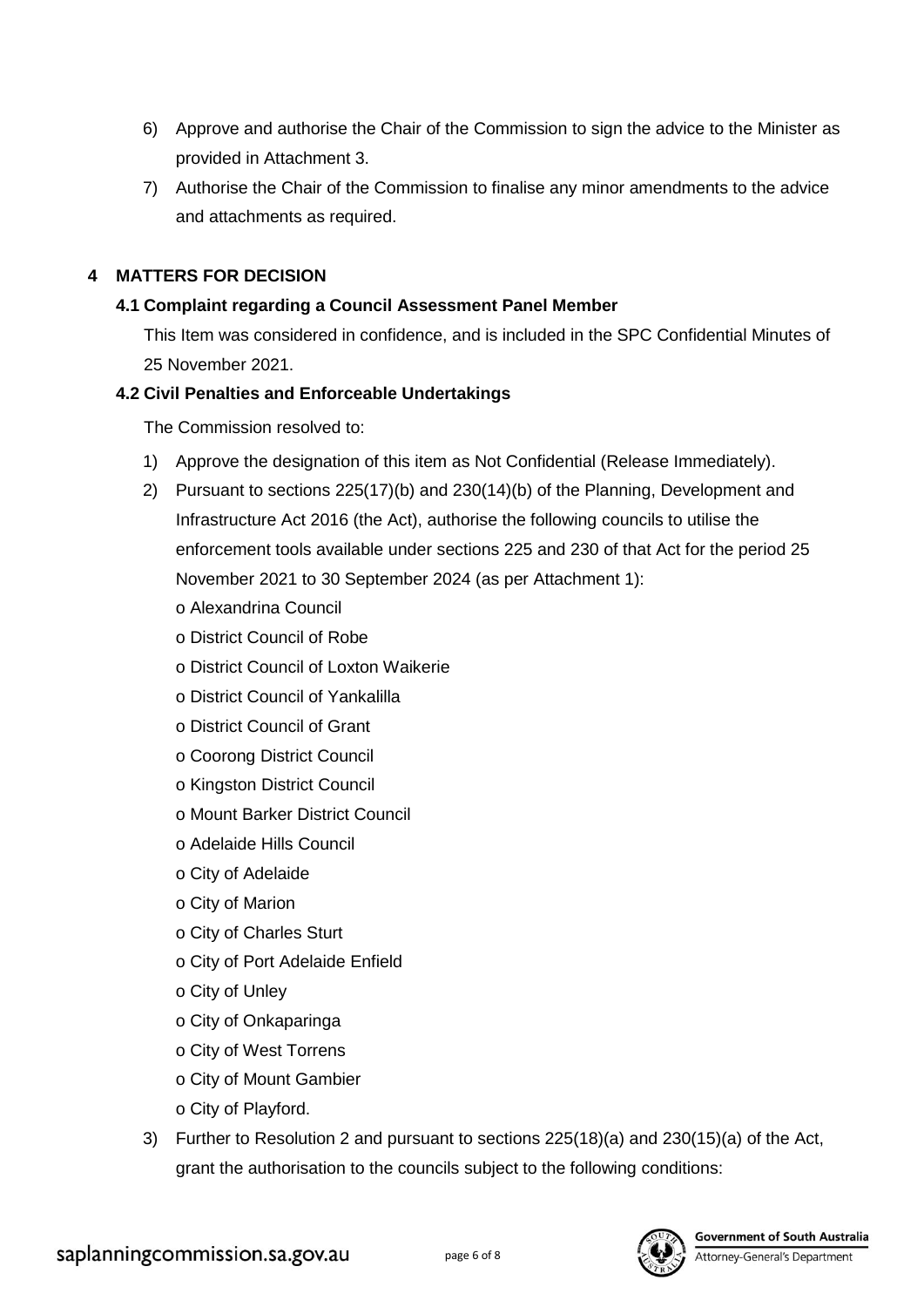- (a) The Council must provide details (date of commencement of proceedings, alleged offender, details of the breach and the outcome once known) to the Commission regarding the commencement of proceedings under section 225 of the Act as soon as practicable after the proceedings are commenced.
- (b) The Council must provide to the Commission a copy of any enforceable voluntary undertaking that is given, varied or withdrawn under section 230 of the Act.
- (c) Where the Council is proposing to take enforcement action under the relevant sections and the Council was not the relevant authority that granted development authorisation, it must notify the relevant authority that did grant development authorisation indicating that it proposes to take enforcement action under the relevant sections.
- (d) Enforcement action under the relevant sections may only be commenced or undertaken by an authorised officer appointed by the Council under the Act.
- (e) The Council must, to the best of their ability, make use of the enforcement tools available under the relevant sections in a consistent manner that is proportionate to the alleged offence or breach of the Act.
- (f) In granting authorisation to the Council, the Council acknowledges and agrees that the Commission will not be liable for any costs associated with entering into (or subsequently enforcing) proceedings initiated or undertakings given under the relevant sections.
- 4) Request that each council report on the effectiveness of the enforcement tools prior to 31 August 2022 to assist the Commission with granting future authorisations.
- 5) Authorise the Chair of the Commission to make any minor amendments as required and sign the draft letter to the councils (Attachment 3) and to the Local Government Association (LGA) of South Australia (Attachment 4).

# **5 MATTERS FOR NOTING**

# **5.1 PlanSA Update – October 2021**

This Item was considered in confidence, and is included in the SPC Confidential Minutes of 25 November 2021.

# **5.2 Interconnector Assessment Report**

This Item was considered in confidence, and is included in the SPC Confidential Minutes of 25 November 2021.